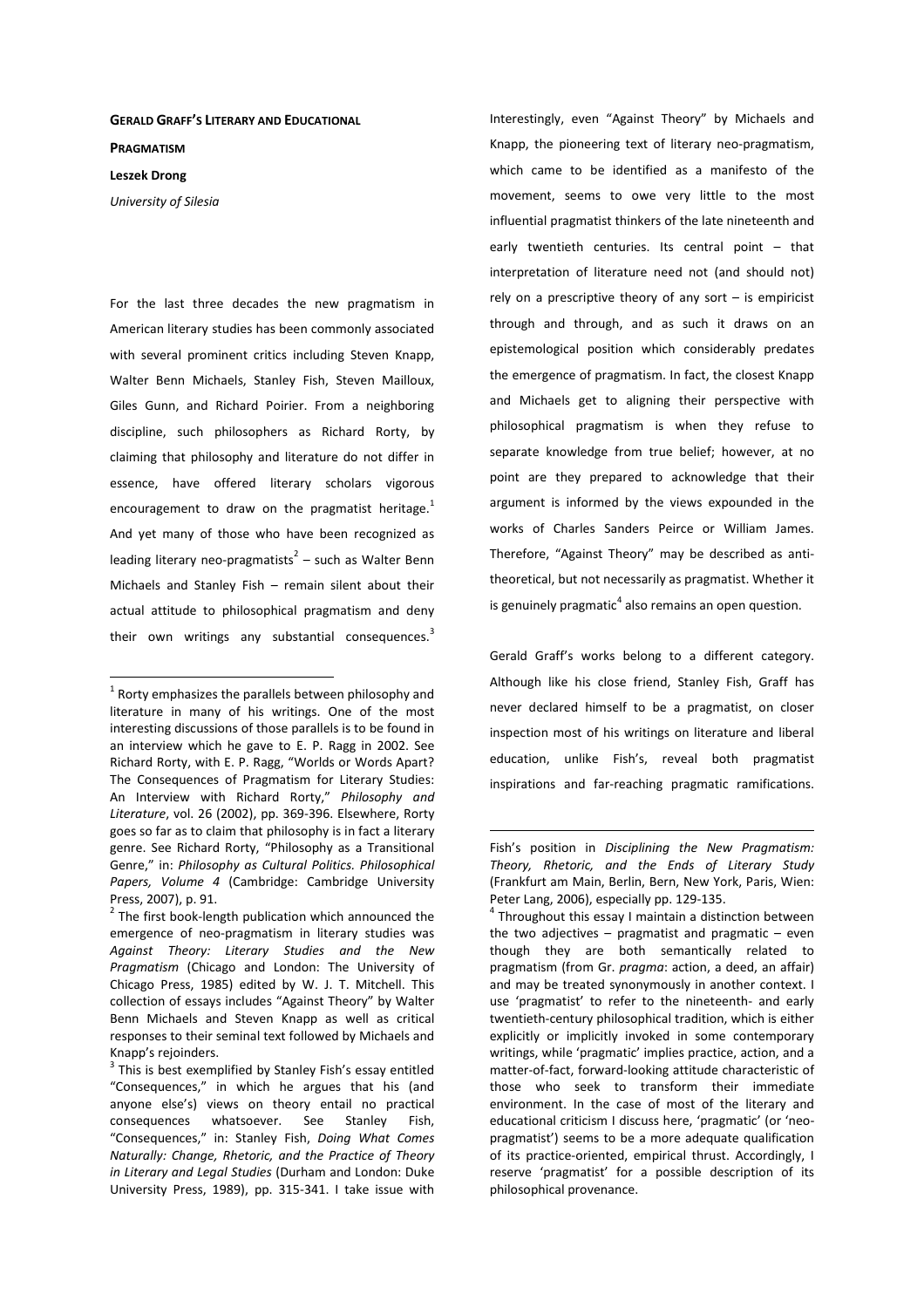Therefore I find it somewhat surprising that so far Graff has not been included in the ranks of the most prominent neo-pragmatists either by his adversaries or by his supporters. My claim is that the majority of Graff's works do deserve the label of pragmatism, perhaps even more so than most of the texts produced by the cardcarrying neo-pragmatists. Not only does his position on pedagogy emerge as a creative and intelligent interpretation of John Dewey's views presented, inter alia, in *Democracy and Education* but also, perhaps more importantly, Graff's contributions are predominantly practical, rather than theoretical. They shy away from purely philosophical speculation and are meant to make a real difference, at least within the academic world. Consequently, as I argue here, even though there are few direct references to Dewey's corpus in Graff's works,<sup>5</sup> it is still possible to read his markedly nonphilosophical writings as contextualized applications of Dewey's general views on progressive education.

One of the most significant pragmatist tenets which Graff subscribes to involves the notions of knowledge and communication. For Dewey knowledge is not a matter of a faithful representation of some external reality but a mode of social practice which crucially depends on interaction with other human beings and our environment: "If the living, experiencing being is an intimate participant in the activities of the world to which it belongs, then knowledge is a mode of participation, valuable in the degree in which it is effective."<sup>6</sup> If the acquisition of knowledge involves participation, then the essence of education lies in developing communication skills. Consequently, as Gert Biesta has it, Dewey's theory of education is a theory of

communication.<sup>7</sup> In the context of contemporary academia, this translates into Graff's contention that we live in an argument culture and the mission of the university should be to prepare its students for participation in public life. More specifically, by exposing them to intellectual conflicts, educators should develop their students' critical and argumentative skills. That imperative underlies Graff's model of 'teaching the conflicts,' which I discuss at length further on in this essay.

Another crucial issue raised in *Democracy and Education* concerns the status of the student. Unlike many traditional pedagogical approaches which conceive of the student as the *object* of educational efforts on the part of the teacher, Dewey's progressive position may be described as learner-oriented. His notion of the process of education, which, as I have already indicated, relies on participation, communication and mutual engagement of both parties (i.e., the student and the teacher), precludes the possibility of forcing anything upon or into the learner because, by doing so, the teacher may "distort and pervert human nature."<sup>8</sup> Therefore, it comes as no surprise that, according to Dewey's commentators, "[s]tudents as intentional, independently capable, autonomy-deserving persons are at the core of [his] work."<sup>9</sup> Among Graff's recent writings, *Clueless in Academe* is a very eloquent reminder of how important it is to take the student's perspective into account in humanities education. What is particularly valuable about Graff's work (and, at the same time, emblematic of his pragmatism) is that he addresses the most burning questions in the contemporary academy by looking at the effectiveness of university education from the point

 5 In my view, Graff's arguments do not necessarily require a philosophical validation to be effective. It is not his priority to make them appear philosophically sound; what matters is that his writings successfully address the key dilemmas connected with the tasks and functions of the contemporary humanities.

<sup>6</sup> John Dewey, *Democracy and Education* (A Penn State Electronic Series Classics Publication, 2001), p. 345.

<sup>&</sup>lt;sup>7</sup> See Gert Biesta, "'Of All Affairs, Communication Is the Most Wonderful': The Communicative Turn in Dewey's *Democracy and Education*," in: *John Dewey and Our Educational Prospect: A Critical Engagement With Dewey's* Democracy and Education, ed. David T. Hansen (Albany: State University of New York Press, 2006), p. 26. 8 Dewey, *Democracy and Education*, p. 30.

<sup>&</sup>lt;sup>9</sup> Gary D. Fenstermacher, "Rediscovering the Student in *Democracy and Education*," in: *John Dewey and Our Educational Prospect*, p. 97.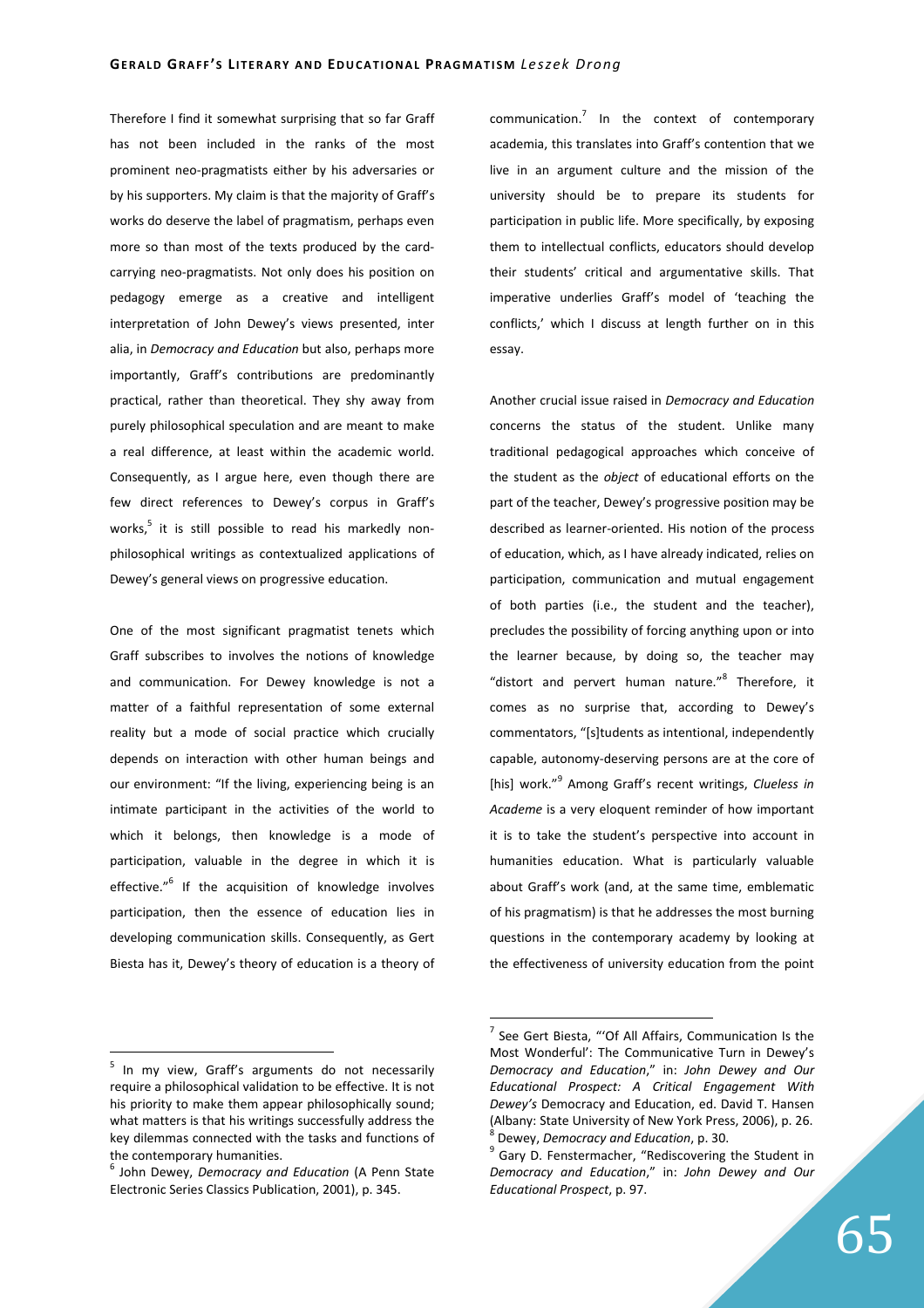of view of 'a generic alienated student.<sup>10</sup> He invariably analyzes those questions (which I discuss at length in Sections II and III) with a view to eliminating misunderstandings and unnecessary complications. Moreover, Graff's writings envisage a future in which a reformed and improved humanities education will realize its potential to make students' and teachers' academic experience meaningful and satisfying.

Graff's pragmatism is also reflected in his choice of the epigraph for *Literature Against Itself*, the first major statement of his position on literature and its functions. By adopting Lionel Trilling's observation ("I think this is the great sin of the intellectual: that he never really tests his ideas by what it would mean to him if he were to undergo the experience that he is recommending $^{\prime\prime}^{11}$ ), Graff stresses the necessity of correlating intellectual reflection with practice. I highlight the correlation throughout this essay; however, I begin with Graff's general views on literary studies and education at large, and it is not until I reach Section II that I focus on more detailed academic issues that he considers particularly urgent. Finally, Section III is concerned with Graff's constructive suggestions and solutions, which he proffers in the hope of finding answers to some of the crucial problems of the humanities education and research, including those which currently beset literary studies.

**I** 

Graff's status in the academy can hardly be described as that of a theorist of literature, culture or education, although in his writings there are numerous passages which explicitly address theoretical, philosophical and social issues. Still, their thrust is usually subordinated to a practice-oriented agenda. The presence of ideological and methodological statements in his books varies considerably, his early publications being more consistently programmatic in this respect. Published in 1979, *Literature Against Itself* is definitely a case in point. There, Graff engages in polemical discussions with poststructuralism, New Criticism and a score of other positions that deny literature's entanglement in history, politics, and social conditions which have inspired it and affected its shape and message. In that polemic, he elaborates a critique which obliges him to clearly define his own perspective. This is not to say that in his later writings he avoids identifying his stance on many key theoretical questions. Most of those, however, occur in specific contexts, in discussions which are not primarily intended as contributions to the broadly defined discourse of theory.

What follows in this section is an overview of Graff's chief assumptions about literary studies, cultural studies, education, intellectualism, and democracy. The very fact that those assumptions are less and less forcefully articulated in his recent books is testimony to their nondogmatic quality and Graff's open-mindedness about various views and critical positions. This is illustrated by a telling passage in the introduction to his 1992 book, *Beyond the Culture Wars: How Teaching the Conflicts Can Revitalize American Education*. There, he acknowledges that in *Literature Against Itself* he underappreciated the value of the views he was attacking and acknowledges that by studying them closely he has learnt more from his adversaries than from his allies. Thereby, he issues a warning against "clos[ing] ourselves off from new ways of thinking."<sup>12</sup> When critics of his writings find fault with Graff's apparent inconsistencies over the course of his long and

 $\overline{a}$ 

<sup>10</sup> See Gerald Graff, *Clueless in Academe: How Schooling Obscures the Life of the Mind* (New Haven and London: Yale University Press, 2003), pp. 130-131.

<sup>11</sup> See Gerald Graff, *Literature Against Itself: Literary Ideas in Modern Society* (Chicago and London: The University of Chicago Press, 1979), p. 1.

<sup>12</sup> Gerald Graff, *Beyond the Culture Wars: How Teaching the Conflicts Can Revitalize American Education* (New York and London: W.W. Norton & Company, 1992), p. viii. From the vantage point of the present, it seems surprising that in the early 1990's Graff should have been accused of being doctrinaire – see Harold Fromm, "Establishing *A Way* in a World of Conflicts," in: *Teaching the Conflicts: Gerald Graff, Curricular Reform, and the Culture Wars*, ed. William E. Cain (New York and London: Garland, 1994), p. 72.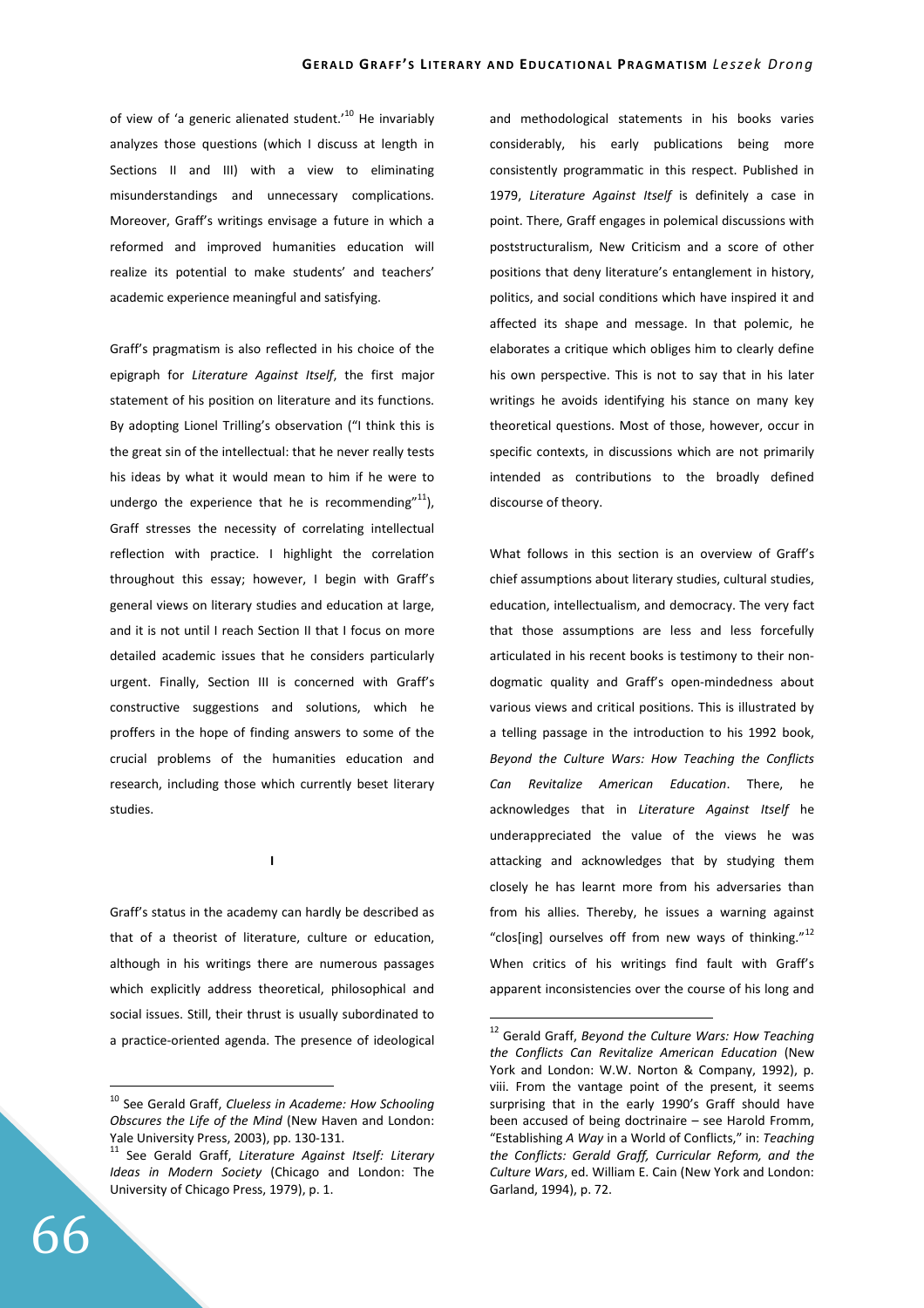eventful academic career, they miss a crucial point about its value. Namely, it has never been his intention to develop a new comprehensive system; rather, his avowed aim has always been to contribute to improving the *status quo* by ameliorating the effects of current educational practices.

At the very outset of Chapter One of *Literature Against Itself* Graff explicitly declares his assumptions about literature and its scope, his position being clearly antagonistic to all sorts of formalist approaches. In a particularly plain and articulate manner which will come to define his rhetoric in later writings, he opens his discussion of cultural and literary issues with an explicit announcement of what his book is going to be about and what he is going to argue in it. He declares his interest in how "both literature and our ways of talking about it have been conditioned by social pressures and how they have in turn influenced social life."<sup>13</sup> Against the arrogations of latter-day aestheticists who want to detach the fine arts from their historical and political contexts, Graff maintains that "[m]ost theories of the nature of literature are more or less concealed theories of the nature of man and of the good society. $14$ Accordingly, he ascribes an instrumental function to literature and its discussions; literature is defined by its relevance to, and influence on, moral and social questions. In other words, talking about literature should not be an end in itself, but a means to an end. And the end is firmly embedded in our reality, in the daily human transactions which, once inspired by literary themes and patterns, stand a chance of being enriched and refined.<sup>15</sup>

 $\overline{a}$ 

*Literature Against Itself* is first and foremost Graff's plea for recognizing the value of realism and referentiality in literature. In the face of concerted attacks on the referential status of fiction, he stands by the traditional assumption that one of the primary functions of literary discourse is to reflect and represent something outside of itself. Crucially, nowhere in his book does he claim that works of literature are simply iconic images of reality; rather, well aware of the complex nature of artistic conventions, Graff merely emphasizes the impossibility of completely divorcing the literary signifier from its signified. To expose the faulty logic of antirealists, he reconstructs their argument about the increasingly 'unreal' quality of contemporary reality: "Proceeding from the valid insight that something has happened to the sense of reality and that modern technological reality is in some profound sense unreal, many writers and critics leap to the conclusion that literature must for this reason abandon its pretensions to represent external reality and become either a selfcontained reality unto itself or a disintegrated, dispersed process."<sup>16</sup> To their objection that the mimetic perspective seems excessively naïve, Graff responds by noting that the problem lies in the absence of a good upto-date critical vocabulary which would be sophisticated enough to do justice to the intricate relationship between the fictive and the real.<sup>17</sup> He concludes by putting a premium on the "critical and explanatory power"<sup>18</sup> of literature, which is dependent on external validation.

Another crucial premise which defines Graff's position on literature is closely connected with his major claim about art being inextricably interwoven with history. In her famous essay published in 1929, Virginia Woolf described fiction in terms of a spider's web which is "attached ever so lightly perhaps, but still attached to life at all four corners."<sup>19</sup> Graff seems to subscribe to this

<sup>13</sup> Graff, *Literature Against Itself*, p. 1.

 $14$  Ibid., p. 1.

 $15$  There is an obvious congruence here between Graff's views and William James's notion of meliorism. For penetrating discussions of James's meliorism see Scott R. Stroud, "William James on Meliorism, Moral Ideas, and Business Ethics," *Transactions of the Charles S. Peirce Society*, vol. 45, no. 3 (2009), p. 379, and Henry Jackman, "James's Empirical Assumptions: On Materials, Meliorism, and Eternalism," *Streams of William James*, vol. 6, no. 1 (2004), p. 25.

<sup>16</sup> Graff, *Literature Against Itself*, p. 9.

<sup>17</sup> See ibid., pp. 12-13.

 $^{18}$  Ibid., p. 13.

<sup>19</sup> Virginia Woolf, "A Room of One's Own," in: *The Norton Anthology of English Literature*, 5<sup>th</sup> Edition, Vol. 2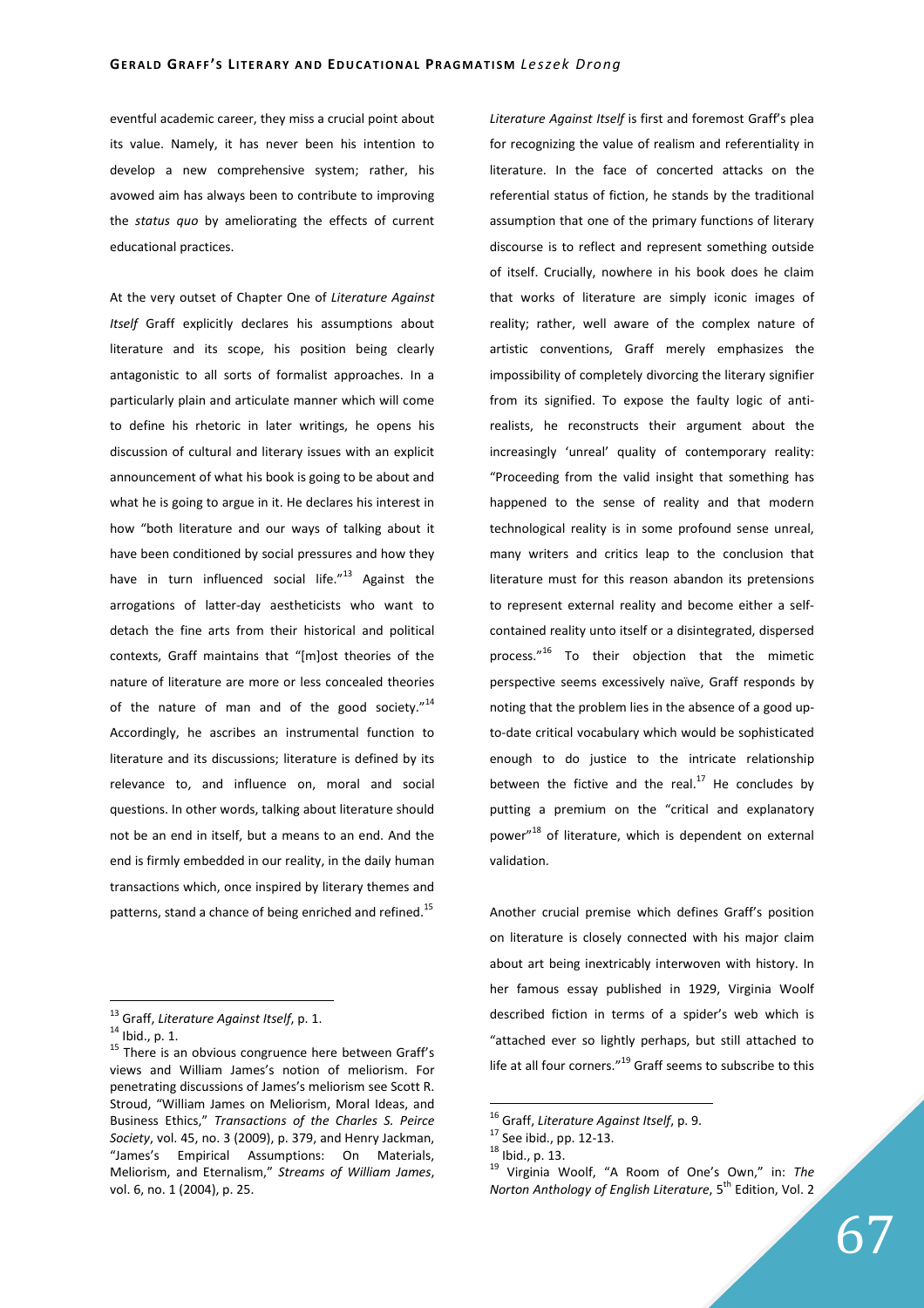position when he insists that "only a historical view provides a perspective from which to assess the richness and poverty of the contemporary." $^{20}$  Commenting on a passage from D. S. Carne-Ross's essay "Scenario for a New Year," he arrives at the conclusion that "history is a criticism of the present." $^{21}$  Consequently, what he proposes is a "rehabilitation of history"<sup>22</sup> in literary studies, a program which views history in the totality of its development. In some respects, Graff's ideas anticipate the emergence of New Historicism in the 1980's, although his argument is not so firmly based in a clearly defined ideological agenda. Characteristically, his conclusions are practice-oriented; in this particular context, he elaborates on the benefits which applying a historical perspective in literary studies might bring to education.

Graff's writings usually steer clear of politics but there is an essay of his which openly addresses the issue of politically committed pedagogy. In it, he expresses his skepticism about the assumptions of radical pedagogy, identifying an insoluble dilemma which most teachers face. Either they have to suppress their own political agendas in order to make classrooms more democratic and less hierarchical or they explicitly engage with pressing political issues which carry an educational potential at the risk of imposing their views on their students and, consequently, of being accused of pedagogical authoritarianism and indoctrination. Graff's response to this dilemma is quite ingenious: he opts for removing the opposition between the two strategies by refusing to adopt an *a priori* political stance. In a truly pragmatic manner, he maintains that "like most questions about teaching, the question of how to bring political issues into classrooms is contingent on specific local contexts."<sup>23</sup> Further, Graff acknowledges that his preferred policy is to follow "a devil's advocacy politics in

<u>.</u>

class, opposing whatever is the dominant mindset of the students."<sup>24</sup> In other words, his professed views are not his own; Graff is prepared to advocate any contestable position, depending on "the ideological tilt of the students."<sup>25</sup> His choice of a relevant strategy is adjusted to the pedagogical requirements of a particular situation. Political issues are thus given an appropriate airing while the teacher abstains from imposing her/his own agenda on the students.

Graff's claim about his own commitment to educational outcomes rather than political views is not to be construed as his renunciation of the latter. In the most recent of his writings he declares his interest in what he describes as "democratizing academic culture."<sup>26</sup> The best way to achieve this goal is, according to Graff, by helping "students become active participants in the important conversations of the academic world and the wider academic sphere." $^{27}$  This lies at the foundations of his project, which consists in demystifying academic culture and empowering students by developing their argumentative talents (more on this in Section II). The project, developed in *Clueless in Academe* and *They Say/I Say*, involves a crucial ethical dimension which epitomizes Graff's views and provides a significant continuity between *Literature Against Itself* and his latest books. The dimension is aptly expressed in Graff's own description of his approach to writing which "asks writers not simply to keep proving and reasserting what they already believe but to stretch what they believe by putting it up against beliefs that differ, sometimes radically, from their own." $^{28}$  Writing is thus to be dialogic in the sense that it should be open to contestation and counterarguments; writers are obliged to take into account the perspectives of all those who think

<sup>(</sup>New York and London: W.W. Norton & Company, 1986), p. 1999.

<sup>20</sup> Graff, *Literature Against Itself*, p. 124.

 $21$  Ibid., p. 124.

 $22$  Ibid.

<sup>&</sup>lt;sup>23</sup> Gerald Graff, "Teaching Politically without Political Correctness," *Radical Teacher*, no. 58 (2000), p. 26.

<sup>&</sup>lt;sup>24</sup> Ibid., p. 26.

 $25$  Ibid.

<sup>26</sup> Gerald Graff and Cathy Birkenstein, *They Say/I Say:*  The Moves That Matter in Academic Writing, 2<sup>nd</sup> Edition (New York and London: W.W. Norton & Company, 2010), p. xvii.

 $27$  Ibid.

<sup>28</sup> Ibid., p. xxvi.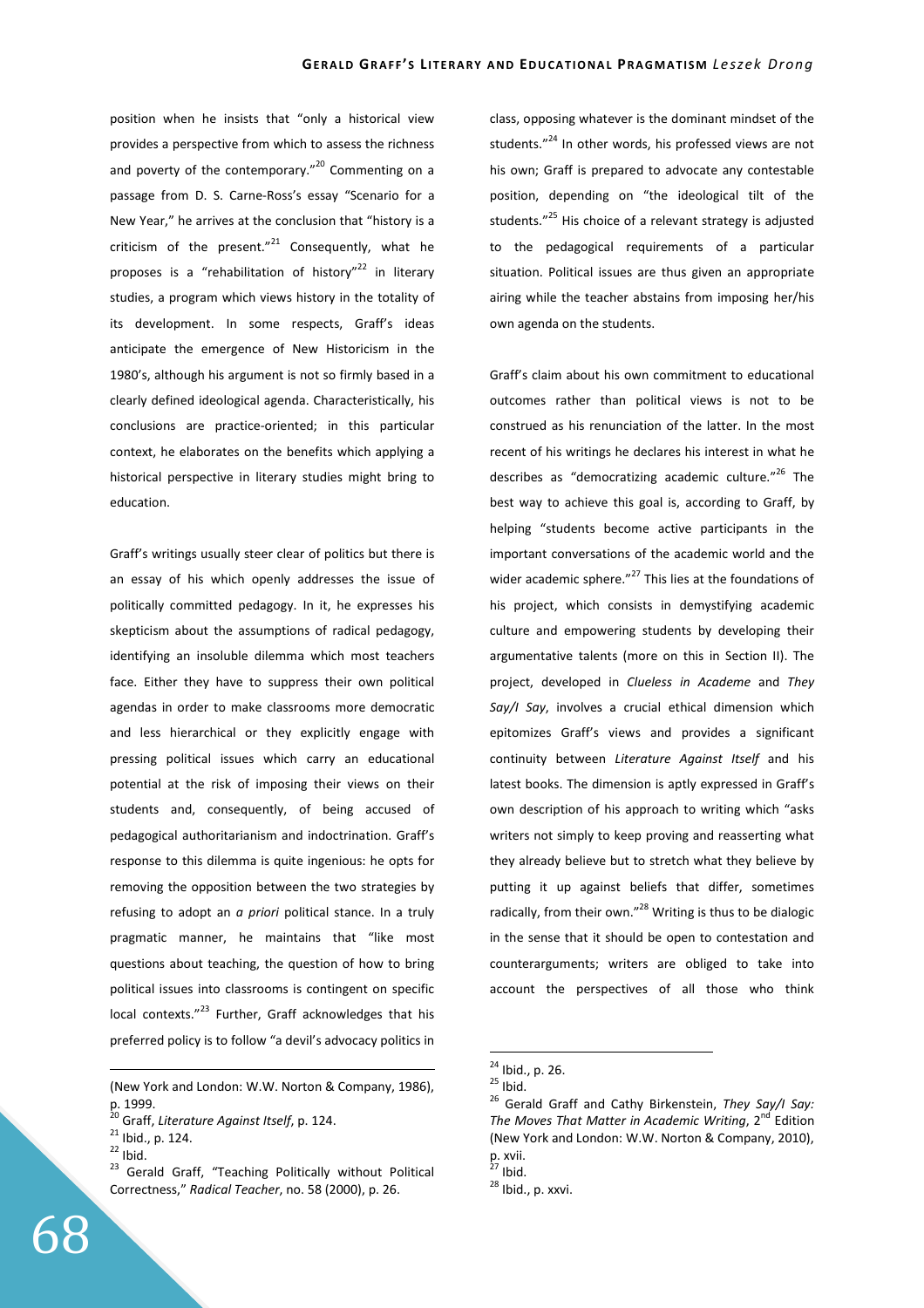otherwise. $^{29}$  On the face of it, his project may not look like much of a contribution to the promotion of democratic ideals, but Graff is well aware of the formative function of a liberal education and realizes that some basic skills connected with writing and thinking will have far-reaching consequences as soon as his students become active participants in public life.

Graff is convinced that the skills inculcated in his students will turn them into intellectuals, that is, individuals who feel at home in the culture of ideas and arguments. He carefully distinguishes, however, between being educated and being an intellectual: "Not all 'academics' are 'intellectuals,' and intellectuals come in many different types, including academic scholars, journalistic public intellectuals, policy wonks, information managers, media pundits, and legal and government professionals. What these different types have in common … is a commitment to articulating ideas in public. $130$  That is why he insists that, rather than acquiring a solid knowledge of a particular field, students should be primarily exposed to the techniques of arguing and making claims, defending their positions and identifying those of others. Those competences are likely to prove useful in their lives outside the university, no matter what positions they are going to hold. In this respect, their education is supposed to be thoroughly practical, and Graff puts emphasis on its *terminus ad quem*, that is, the ends it is meant to serve.

A practical thrust is also clearly visible in Graff's approach to criticism and theory. Unlike most who oppose introducing students to a discourse which is secondary to literature itself, he believes that, in the academy, criticism is the very air we breathe: "[l]ike

 $\overline{a}$ 

Molière's gentleman who suddenly realized he had been speaking prose all his life, we need to recognize that criticism is what we inevitably do when we talk about a work of art."<sup>31</sup> What students are exposed to in the classroom is not an unmediated contact with 'English literature' because our perception of the literary text is predetermined by critical discourse which supplies us with the only available models of discussing literature. Graff claims that even the crudest and most spontaneous reactions to literature (his examples include "Oh, wow" and "It sucks" $32$ ) constitute samples of 'secondary' critical discourse. Therefore there is no point in denying students access to critical texts on the grounds that they are too difficult and students are not prepared to understand them until they have studied the literary text in detail, as those texts are vital models of how to read and discuss literature in a rigorous way (more on this in Section III). After all, the primary task of the English department is to educate competent critics, rather than artists who will emulate the language of fiction or poetry.

Graff's notion of theory is also couched in simple, pragmatic terms. In *Beyond the Culture Wars* he follows Terry Eagleton's reflections on the subject and comes to the conclusion that theory is tantamount to thinking.<sup>33</sup> Graff notes that we are usually forced to rethink some crucial assumptions about what we do when someone or something poses a challenge to what we have taken for granted. Then theory 'breaks out.<sup>34</sup> as he has it; it is "the kind of self-consciousness that results when a community ceases to agree on these heretofore seemingly obvious, 'normal' assumptions...."<sup>35</sup> Consequently, Graff distinguishes between the kind of theory which the New Pragmatists (in this case Walter Benn Michael and Steven Knapp) attack in their essay "Against Theory" and a more broadly understood "discourse concerned with the legitimate principles,

<sup>&</sup>lt;sup>29</sup> Wayne C. Booth seems to endorse Graff's position when he puts forward his notion of 'listening-rhetoric' which consists in "the whole range of communicative arts for reducing misunderstanding by paying full attention to opposing views." Wayne C. Booth, *The Rhetoric of Rhetoric: The Quest for Effective Communication* (Malden, Oxford, and Carlton: Blackwell Publishing, 2004), p. 10.

<sup>30</sup> Graff, *Clueless in Academe*, p. 2.

 $31$  Ibid., p. 175.

 $32$  Ibid.

<sup>33</sup> Graff, *Beyond the Culture Wars*, p. 54.

 $34$  See ibid., p. 52.

<sup>35</sup> Ibid., p. 55.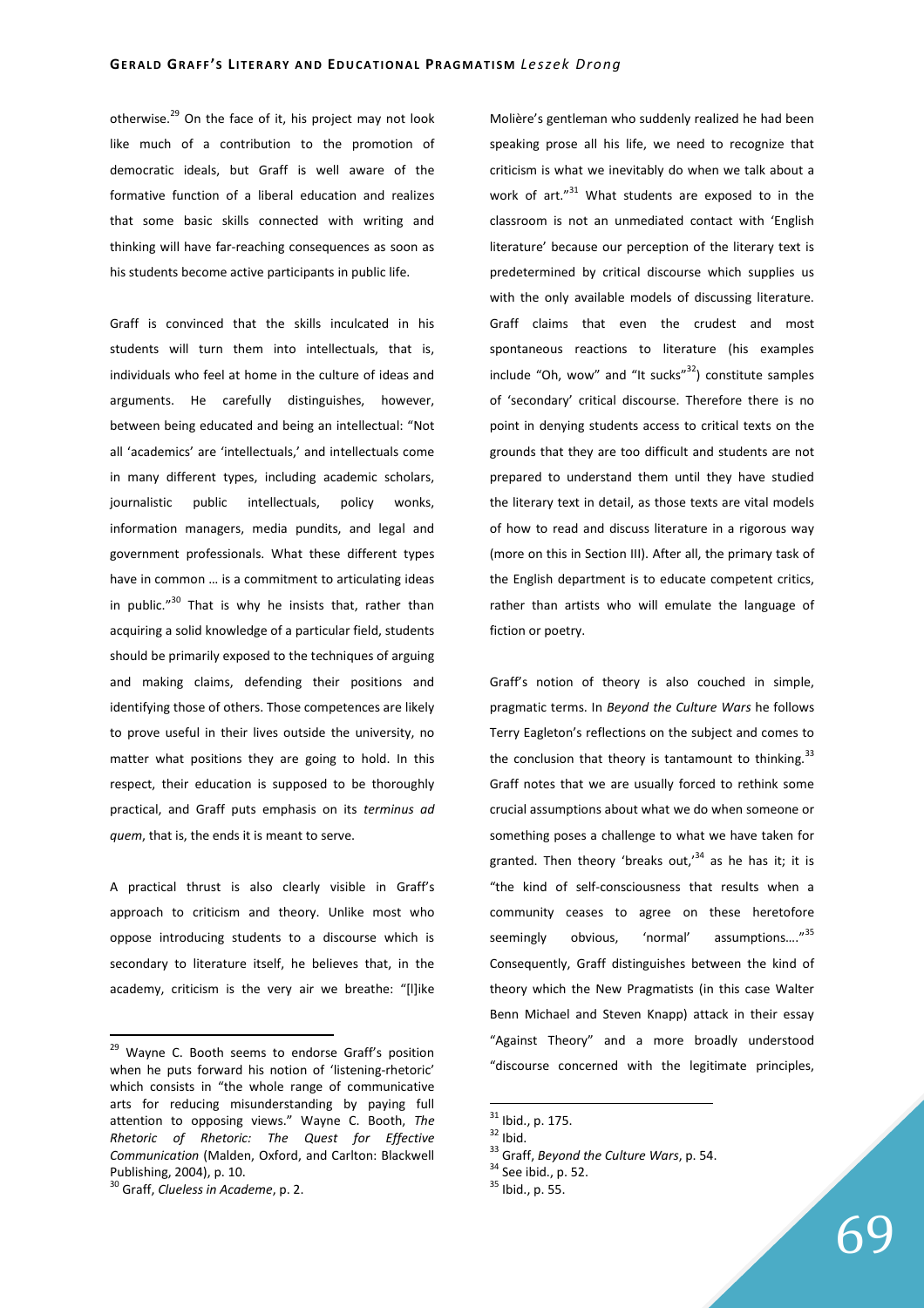assumptions and premises of literature and literary criticism."<sup>36</sup> The most elaborate definition of theory he offers is to be found in the final pages of *Professing Literature*:

Thus, another way of describing literary theory is as a discourse that treats literature as in some respect a problem and seeks to formulate that problem in general terms. Theory is what is generated when some aspect of literature, its nature, its history, its place in society, its conditions of production and reception, its meaning in general, or the meanings of particular works, ceases to be given and becomes a question to be argued in a generalized way. Theory is what inevitably arises when literary conventions and critical definitions once taken for granted have become objects of generalized discussion and dispute.<sup>37</sup>

In other words, Graff identifies theory with our critical response to the increasingly unstable and contestable quality of the received notions of culture, literature and communication. Theory emerges from specific historical circumstances which have given rise to our incertitude and apprehensions concerning those notions. In effect, theorizing is, paradoxically, a practical, therapeutic mode of reflection<sup>38</sup> which embarks on the task of dispersing doubts and arriving at clear and convincing answers to the nagging questions about the status of intellectual, artistic and social conventions and definitions.

**II** 

One of the most pragmatic aspects of Graff's professional activity is connected with his critique of academia's excesses and deficiencies, particularly in the context of humanities education. Most of his writings are intended as interventions or correctives which deal with specific problems and offer practical solutions. In this section I take a closer look at Graff's views on

 $\overline{a}$ 

70

research and education to see how his books address the institutional impasses that are all too evident in the contemporary university. His primary focus is on literary studies (or what Jacques Derrida described as "this strange institution called literature"<sup>39</sup>) and the English department as its basic locus, but many of the points he makes apply in equal measure to academia at large.

It is already in *Literature Against Itself* that Graff expresses his criticism of the contemporary measures of professional achievement. His principal worry is that quantitative 'production' of scholarship and criticism may, in the long run, result in increasing neglect of the "canons of proof, evidence, logical consistency, and clarity of expression."<sup>40</sup> In *Professing Literature*, his historical overview of the profession of literary studies, he observes that a paradigm shift occurred after World War II. Earlier, scholars had been encouraged to publish but their primary duty was to acquire knowledge ("Study much, publish little" was the academic motto since the establishment of Johns Hopkins, the first research university in the United States $41$ ). In the second half of the 20th century "publish or perish" became a professional imperative for all those who wanted to further their academic careers. According to Graff, one of the crucial problems with the recent deluge of scholarly publications is that they have served no purpose whatsoever, save that of safeguarding the academic positions of their authors.

One of the deplorable consequences of prioritizing published research is the denigration of teaching. Graff seems to realize that the process is inevitable<sup>42</sup> and yet he is determined to reach a compromise between the two by claiming that research may and should be geared to teaching, at least up to a point. For that to happen, we must first recognize that "[a]cademia itself has become part of the mass culture industry, which

<sup>36</sup> Gerald Graff, *Professing Literature: An Institutional History* (Chicago and London: The University of Chicago Press, 1987), p. 252.

 $37$  Ibid.

<sup>&</sup>lt;sup>38</sup> This is how Richard Rorty describes pragmatism in his interview with E. P. Ragg: "I think of pragmatism as primarily therapeutic philosophy – therapy conducted on certain mind-sets created by previous philosophers." Rorty, "Worlds or Words Apart?", p. 373.

<sup>39</sup> See Jacques Derrida, *Acts of Literature*, ed. Derek Attridge (New York and London: Routledge, 1992), p. 36. <sup>40</sup> Graff, *Literature Against Itself*, p. 97.

<sup>41</sup> Graff, *Professing Literature*, p. 59.

 $42$  Ibid., p. 5.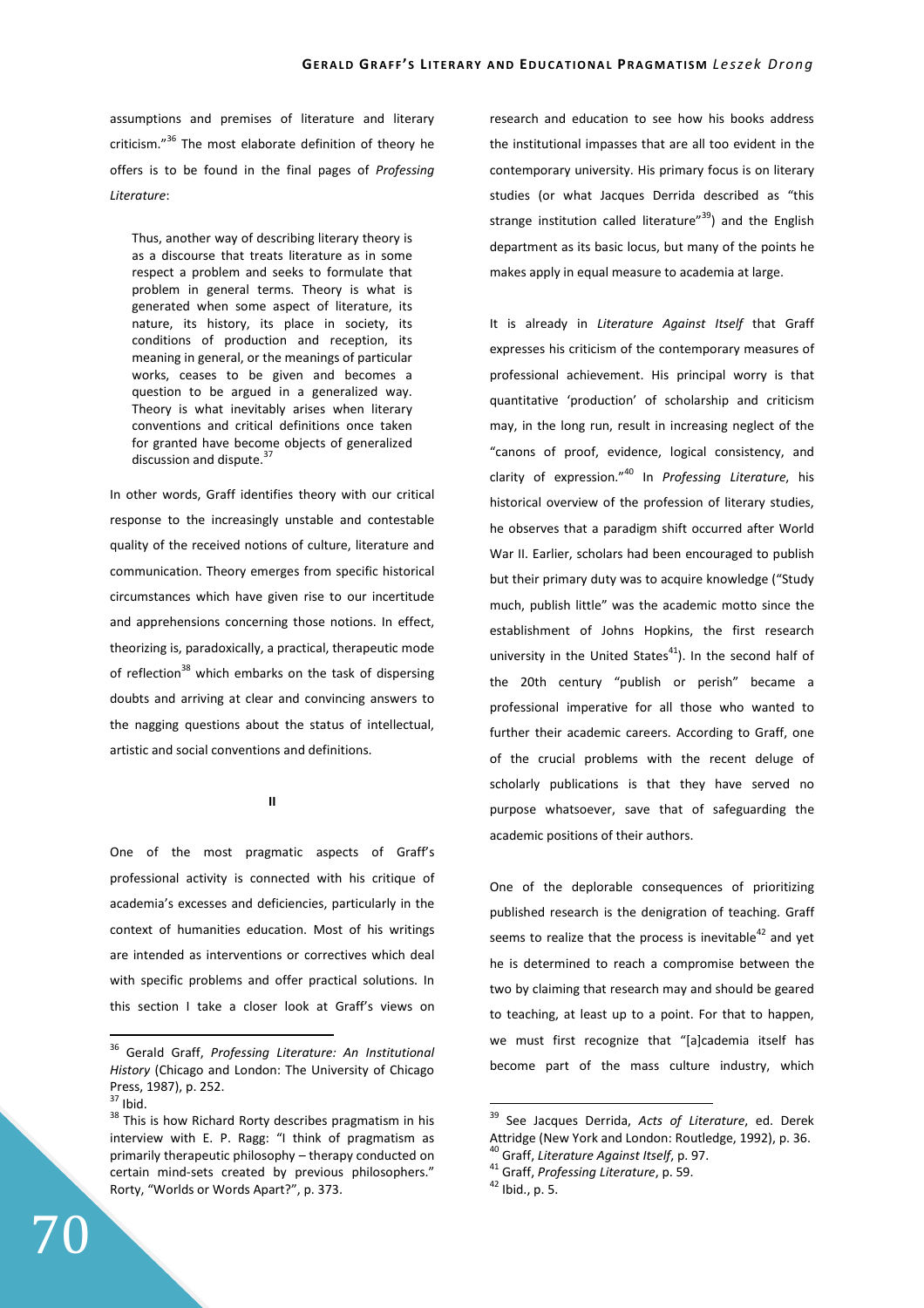disseminates and popularizes academic trends and theories."<sup>43</sup> The problem with translating this insight into practical solutions is that academia does not know how to advertize its own benefits: what it has to offer is often obscured from public view by unintelligible jargon, its own prejudices against being communicative (even at the cost of being reductive), and the assumption of incompatibility between the cloistered universe of the university (what Graff also describes in terms of "the ivory-tower mandarinism of the professors" $44$ ) and the world outside. Students themselves are often discouraged from developing an interest in the research done by their professors due to what Graff identifies as the mystification of research as such and an entrenched conviction that it is too sophisticated for undergraduates. The research would certainly be fit for them, Graff concludes, "if it were better written and more interestingly conceived."<sup>45</sup>

Graff's critical remarks about research constitute a significant contribution to the ongoing debate over the future of literary studies. Equally insightful are his reflections on literary education, especially those concerned with the curriculum. In *Beyond the Culture Wars* he devotes much of his attention to the issues which are directly relevant to the organization of literary courses as well as their contents. First, against the charges of conservative critics, he argues that the alleged 'canonicide'<sup>46</sup> has not really occurred; in his opinion the claims that contemporary fiction of mediocre artistic quality has replaced the classics on most reading lists are overblown. Graff argues that the canon evolves in a much less revolutionary manner, by "accretion at the margins, not by dumping the classics."<sup>47</sup> And yet our attitude to the classics requires a reconsideration because what really endangers them is the reverential awe with which we approach those writings. By protecting them from disrespect, we betray

 $\overline{a}$ 

anxiety about their actual value: "Though this protective attitude postures as a form of reverence of Western culture, it really betrays a lack of confidence in that culture, whose monuments we evidently fear cannot stand up to criticism."<sup>48</sup> Graff abstains from advocating radical alterations of the canon but he is decidedly critical of the conservative positions represented by such prominent defenders of the classics as Harold Bloom.<sup>49</sup>

According to Graff, many conservative postulates about education are unacceptable for the simple reason that they are ineffective. For example, William J. Bennett's naïve assumption of a common culture should be transformed into "a *common discussion* about culture, which implies agreement only to debate our different beliefs, tastes, and values, with the help of whatever common language, assumptions, and conclusions we are able to discover through the process of discussion itself."<sup>50</sup> Likewise, on a more practical level, Graff is skeptical of those commonsensical approaches to literature which stipulate that the students 'just read the books.' He believes that teaching literature always involves its interpretation, and pretending otherwise will be pedagogically disastrous in the long run.<sup>51</sup> What he stresses is that reading books is a social activity which is meant to provide intellectual stimulation. To vindicate the potential value of heretofore marginalized works of literature, he indicates that texts are never difficult or easy in themselves; what matters is the kind of questions asked about them. As Graff puts it, "There is no functional connection between the status level of a text (however this may be measured) and the degree of complexity or difficulty attained by the interpretation of it for some hypothetical average reader."<sup>52</sup> A corollary of this is that, for didactic purposes, interpretation is more

<sup>43</sup> Graff, *Clueless in Academe*, p. 18.

<sup>44</sup> Graff, *Literature Against Itself*, p. 109-110.

<sup>45</sup> Graff, *Clueless in Academe*, 35.

<sup>46</sup> See Graff, *Beyond the Culture Wars*, p. 19.

<sup>47</sup> Ibid., p. 24.

<sup>48</sup> Ibid., p. 49.

<sup>49</sup> Bloom's most spectacular diatribe against what he calls "the School of Resentment" (which allegedly proposes to remove numerous classics from reading lists) is to be found in his *The Western Canon: The Books and School of the Ages* (London: Papermac, 1995).

<sup>50</sup> Graff, *Beyond the Culture Wars*, 45.

<sup>51</sup> Ibid., p. 75.

<sup>52</sup> Ibid., p. 100.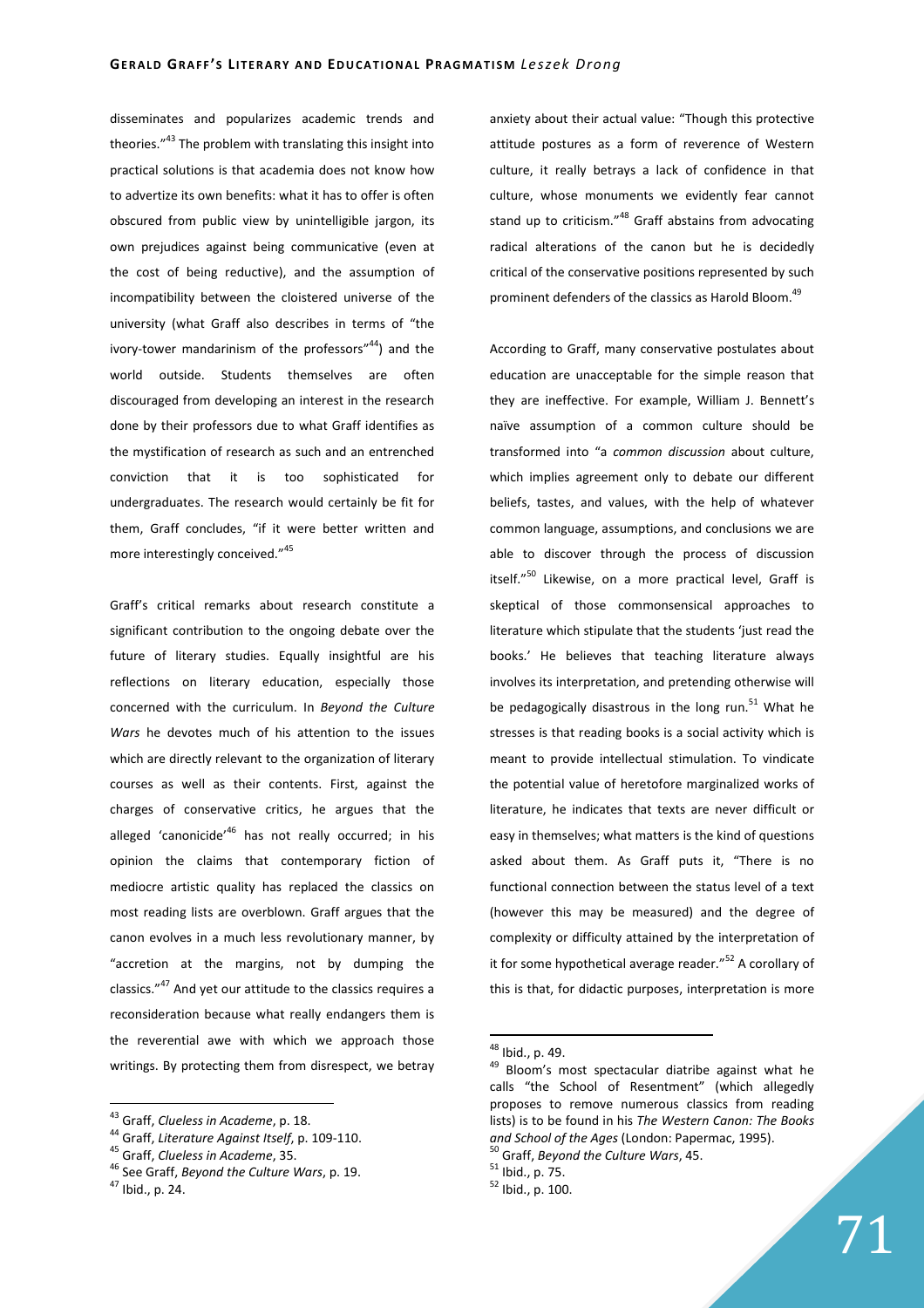important than its own object. Again, Graff is pragmatic to the point of treating even the greatest works of literature instrumentally.

Open to new developments in education as he is, Graff is not prepared to accept those innovations that duck rather than confront existing pedagogical problems. When it comes to the curriculum he realizes that it cannot possibly reflect a common culture but neither is he happy with what he calls "a mere cafeteria counter of professorial research interests."<sup>53</sup> This model, based on the field coverage principle, assumes that individual courses have nothing to do with each other; they are not integrated in any way so as not to impose any totalizing framework on the curriculum. Each course constitutes an independent unit, which, according to Graff, leads to "the course fetish": detached from the institutional setting and isolated from the outside world, it is based on "the cult of the great teacher."<sup>54</sup> The course fetish is closely connected with an idealized image of academic education:

… the most familiar representation of the sentimental image of the course as a scene of conflict-free community is the one presented on untold numbers of college catalog covers: A small, intimate class is sprawled informally on the gently sloping campus greensward, shady trees overhead and ivy-covered buildings in the background. Ringed in casual semicircle, the students gaze with rapt attention at a teacher who is reading aloud from a small book  $-$  a volume of poetry, we inevitably assume, probably Keats or Dickinson or Whitman. The classroom, in these images, is a garden occupying a redemptive space inside the bureaucratic and professional machine. It is a realm of unity and presence in a world otherwise given over to endless difference, conflict, competition, and factionalism.<sup>55</sup>

Graff's ironic image demonstrates how not only students but also teachers delude themselves into believing that education may be stripped of its institutional and ideological dimension when the professors refuse to acknowledge larger responsibilities beyond their own

 $\overline{a}$ 

courses. The university will never serve its basic function – that of preparing students for handling real-life problems in a world rife with social differences and conflicts – unless individual courses are purposefully coordinated to reflect the diversity of perspectives and ways of arguing about vital issues.<sup>56</sup> Hence Graff's insistence that the curriculum be "a microcosm … of a clash of cultures and values in America as a whole."<sup>57</sup> This assumption underlies his conception of 'teaching the conflicts,' which I will enlarge on in Section III of this essay.

One of the most penetrating insights that Graff offers about liberal education is connected with what he calls the argument game, which should give coherence to the entire curriculum. In *Clueless in Academe*, he argues that students are baffled not so much by the content of the various courses they attend<sup>58</sup> as by the opacity which accompanies academic communication. In effect, what should be prioritized is obscured and made inaccessible: the best and most useful aspects of academic discourse lose out in confrontation with academia's peculiar predilection for unintelligibility and obfuscation. Graff has no doubt that what is central to humanities education is skill of argumentation, which is closely related to persuasive public discourse. Taking his cue from Hillel Crandus, he highlights the importance of Arguespeak, the kind of persuasive discourse that is common to many verbal modes of public activity. Besides strictly academic contexts, it is present in journalistic communication, political debates and even in the talk of students themselves.<sup>59</sup> Graff claims that learning Arguespeak has far-reaching educational and

<sup>53</sup> Ibid., p. 128.

<sup>54</sup> Ibid., p. 114. <sup>55</sup> Ibid., p. 116-117.

<sup>56</sup> In *Professing Literature*, Graff puts it in the following way: "The question is how the many different kinds of things professors of literature do may be so organized as to begin providing a context for one another and take on a measure of corporate existence in the eyes of the world" (p. 251).

<sup>57</sup> Graff, *Beyond the Culture Wars*, p. 8.

<sup>&</sup>lt;sup>58</sup> Graff's name for the cognitive dissonance (caused by divergent syllabi and incompatible perspectives) which students have to cope with is the Volleyball Effect – see Graff, *Clueless in Academe*, p. 65.

<sup>59</sup> See ibid., p. 23.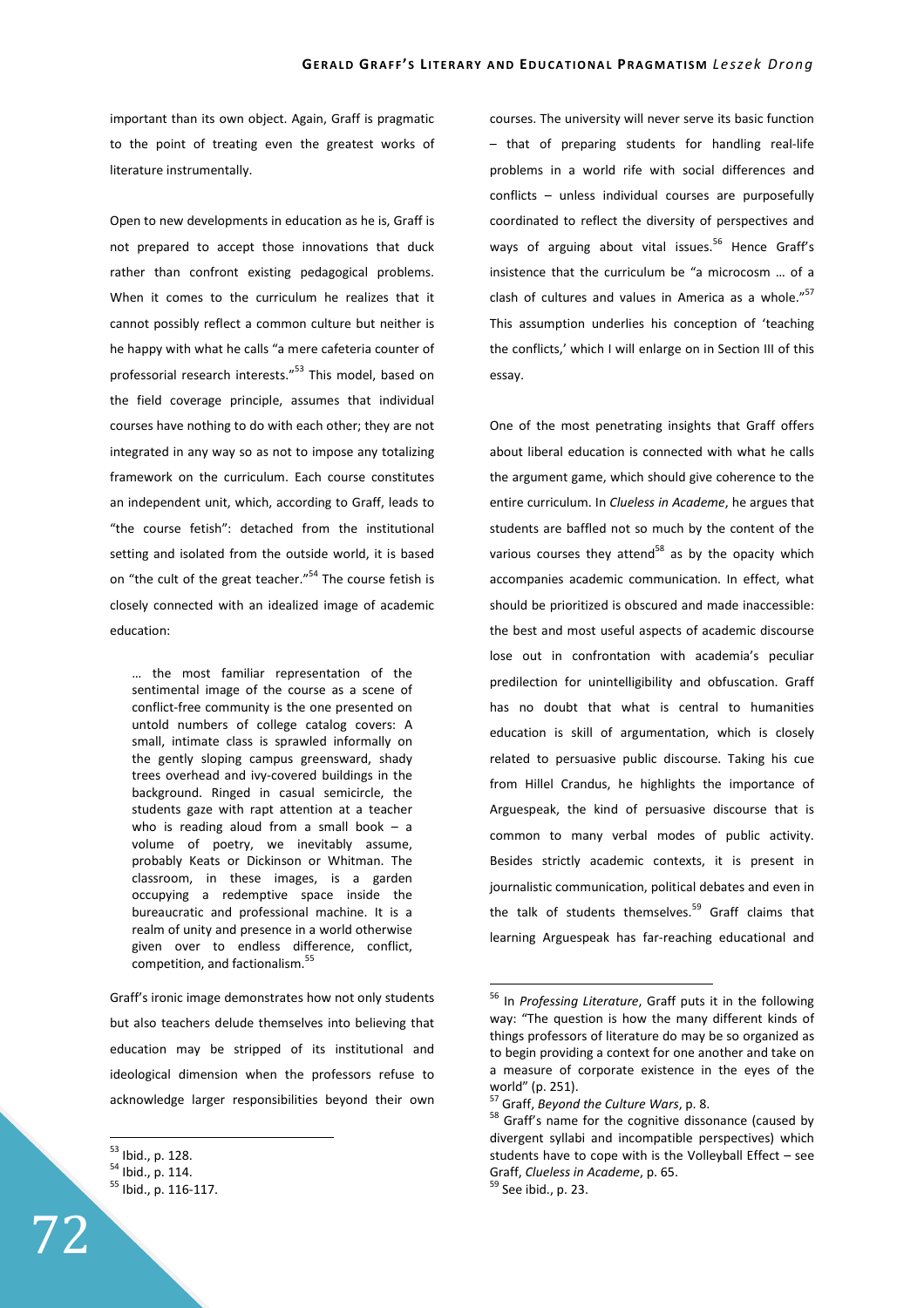personal consequences; it entails "becoming socialized into a way of life that changes who you are. $160$  By acquiring argumentative skills, students develop their own sense of self in relation to others and learn to define and defend their perspectives in confrontation with alien points of view.<sup>61</sup> Clearly, Graff's vision of their academic socialization into the argument culture is premised on a holistic notion of education.

## **III**

The centrality of persuasive argument in the university and culture in general seems to be Graff's formula for remedying the crucial problems which have recently bedeviled academia. The critics of his project may object that his own argument is restricted to the humanities at best, and to literary studies at worst. It is a fact that Graff is principally concerned with liberal education but at numerous points he claims that clear and reasoned persuasion underlies many other discourses, including the sciences. Certainly, his position transcends the purview of literary education and seems to assume a transdisciplinary perspective which may become a more productive approach in the future.

In an interesting essay concerned with disciplinarity, Sheldon Pollock makes a forceful claim about philology being a particularly fitting candidate for the status of a core knowledge form. He identifies three minimal requirements that such knowledge forms will have to meet in the twenty-first-century university. Those involve an awareness of the discipline's own historicity, a global and comparable perspective and an understanding of the changing criteria for truth-claims made both in the past and at the present time (what he

 $\overline{a}$ 

calls 'epistemic politics').  $62$  To be sure, Graff does not formulate his own project in terms of a new philology; what emerges from his writings, however, may be construed as a blueprint for refashioning not just the English department but also humanities education as a whole. At the same time it is evident that his contributions rely on the rhetorical and philological tradition which has emphasized the significance of writing and speaking as crucial modes of participation in public discourse.<sup>63</sup> Therefore, in this section, I discuss Graff's practical suggestions which are intended to improve both the quality of communication within the academy and its public image.

Chronologically, Graff's first major contribution is presented at length in *Beyond the Culture Wars*, although it is anticipated already in the final pages of Professing Literature.<sup>64</sup> His solution to the problem of the mixed-message curriculum, which I discussed in Section II, is the project of teaching the conflicts. Graff's working assumption is that contemporary conflicts in the academy are "a measure of its vitality, not its decline."<sup>65</sup> Hence his plea that we recognize the legitimacy of conflicts in the university. Otherwise, we will only delude ourselves that we constitute an intellectual community: "While it [i.e., the university] welcomes diversity and innovation, it neutralizes the conflicts which result from them. This it does by keeping warring parties in noncommunicating courses and departments and by basing the curriculum on a principle of live and let live: I won't try to prevent you from teaching and studying what you want if you don't try to prevent me from

 $^{60}$  Ibid., p. 24; see, also, p. 57.

 $61$  In this particular context, one crucial statement from Dewey's *Democracy and Education* seems to be especially relevant as an underlying principle of Graff's perspective: "A being connected with other beings cannot perform his own activities without taking the activities of others into account." Dewey, *Democracy and Education*, p. 16.

<sup>&</sup>lt;sup>62</sup> Sheldon Pollock, "Future Philology? The Fate of a Soft Science in a Hard World," *Critical Inquiry*, vol. 35, no. 4  $(2009)$ , p. 948.

<sup>63</sup> See, e.g., Graff and Birkenstein, *They Say*, p. xxii. Also, there are important interconnections between Graff's model of teaching the conflicts and contemporary approaches to rhetoric. For example, Steven Mailloux makes note of the usefulness of Graff's views for his own notion of cultural rhetoric – see Steven Mailloux, *Reception Histories: Rhetoric, Pragmatism, and American Cultural Politics* (Ithaca and London: Cornell University Press, 1998), p. 183.

<sup>64</sup> See Graff, *Professing Literature*, pp. 250-252.

<sup>65</sup> Graff, *Beyond the Culture Wars*, p. 4.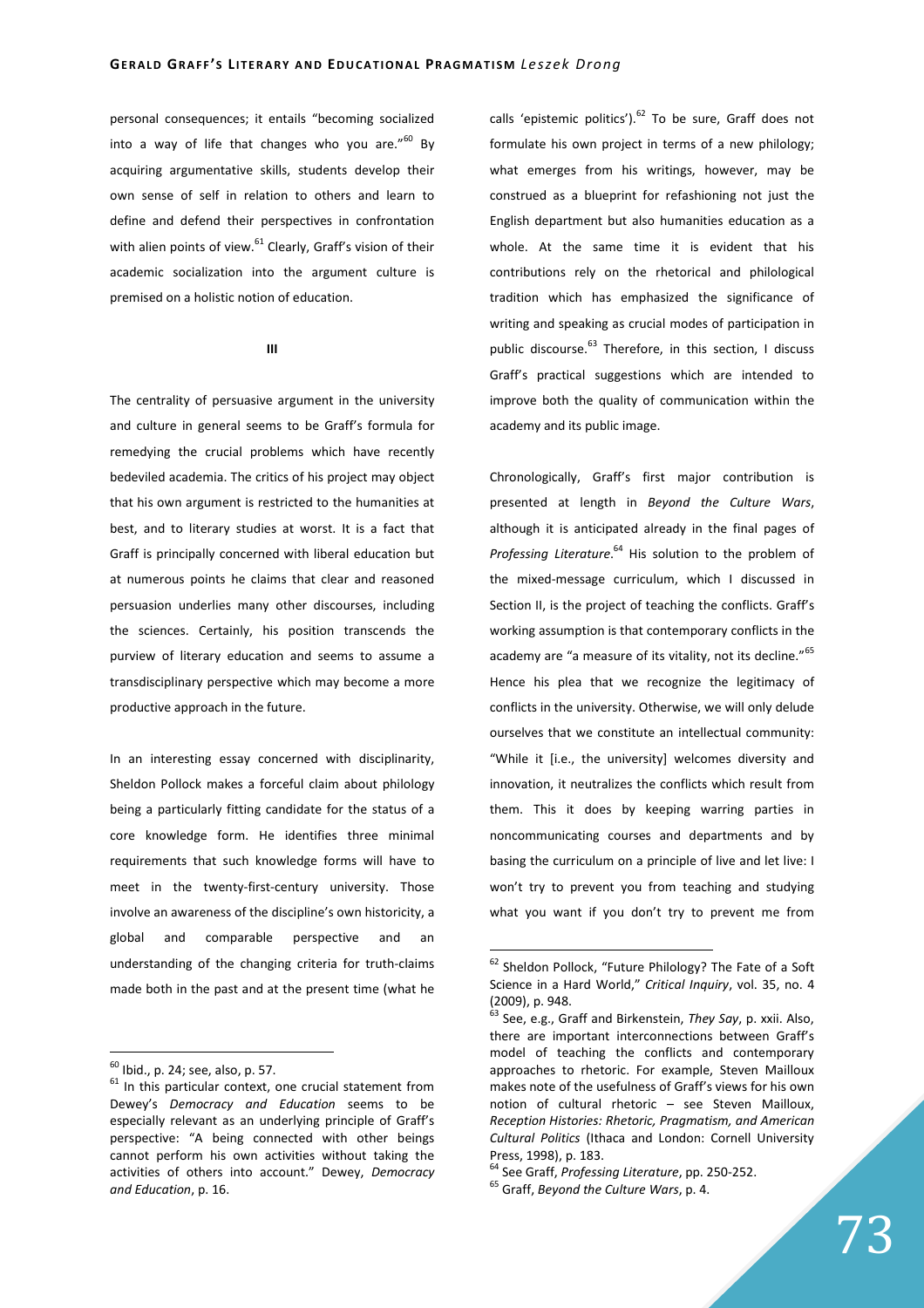teaching and studying what I want." $66$  And yet, by bringing various conflicting views out of the closet and making them explicit to the students we are more likely to give them an opportunity to "make sense of their education and their lives."<sup>67</sup> Consequently, for Graff, 'teaching the conflicts' is shorthand for a pragmatic program which stands a chance of bestowing coherence and purpose upon the curriculum.

Graff illustrates the idea of incorporating conflicts into the curriculum by discussing his own teaching practice. He describes the case of *Heart of Darkness* by Joseph Conrad, a book which he used to teach as a universal parable of reason and unreason. However, once he realized that its reception may vary depending, e.g., on the reader's ethnic background he started looking at the work from other angles, too. What inspired this shift of perception was an essay by Chinua Achebe, who claims that Conrad's presentation of black Africa is shot through with racism. Graff decided to contrast those two perspectives (i.e., his own interpretation of Conrad's work and Achebe's) with each other and present the critical conflict to his students. More than that, he encouraged them to read short essays representing positions which are hostile to his own, thereby giving the students a chance to develop a critical perspective on their instructor's views. Also, he invited other critics and teachers into his class to debate the controversial issues and expose the latent disagreements about Conrad's book, which academics usually brush under the carpet as soon as they enter the classroom. The experience of teaching *Heart of Darkness* has led Graff to conclude that "[i]nstead of endlessly lamenting the intrusion of politics into the curriculum, we would do better to bring into the curriculum itself whatever may be instructive in the clashes of political and philosophical principles that have shaped it."<sup>68</sup> If liberal education is to be more sensitive to the plurality of perspectives which characterizes democratic societies, teaching the conflicts

 $\overline{a}$ 

is certainly a good strategy for exposing students to the disputes and disagreements which they will face in nonacademic contexts.

In a more general sense, Graff's notion of teaching the conflicts reflects his view of academic discourse as a conversation, rather than a monologue. The idiom of entering the conversation, borrowed from Kenneth Burke,<sup>69</sup> is central to Graff's approach to academic writing. In his incisive critique of academic habits of communication, he describes what many academics write as being "turgid, pretentious, jargon-ridden, and humorless."<sup>70</sup> In consequence, their ideas are not clearly expressed, and certainly are not accessible to anyone outside the immediate circle of the few specialists who are concerned with the same field. Graff realizes that it is impossible to renounce the jargon completely: he does not encourage scholars to translate their insights into slang or nursery rhymes. Still, he believes that academic writing would benefit enormously from relying on what he describes as a bridge discourse, which would make communication between the academics and the students more effective.<sup>71</sup> His notion of the bridge discourse assumes that academic writing should incorporate elements of both the vernacular and the academic. Often, that will involve restating the same points in two different ways: "effective academic writing tends to be bilingual (or 'diglossial'), making its point in Academese and making it again in the vernacular, a repetition that, interestingly, alters the meaning."<sup>72</sup> Again, what underlies Graff's position is a conviction that the gap between academic and non-academic cultures is not so wide, and there is no reason why it should be exaggerated by the opacity of language in which academics couch their most important conclusions.

One of the most effective solutions to the opacity of academic discourse is the judicious use of metacommentary. In *They Say/I Say*, Graff and Cathy



<sup>66</sup> Ibid., pp. 6-7.

<sup>67</sup> Ibid., p. 11.

<sup>68</sup> Ibid., p. 143.

<sup>69</sup> See Graff, *Clueless in Academe*, p. 158.

<sup>70</sup> Ibid., p. 115.

<sup>71</sup> See ibid., p. 133.

<sup>72</sup> Ibid., p. 141.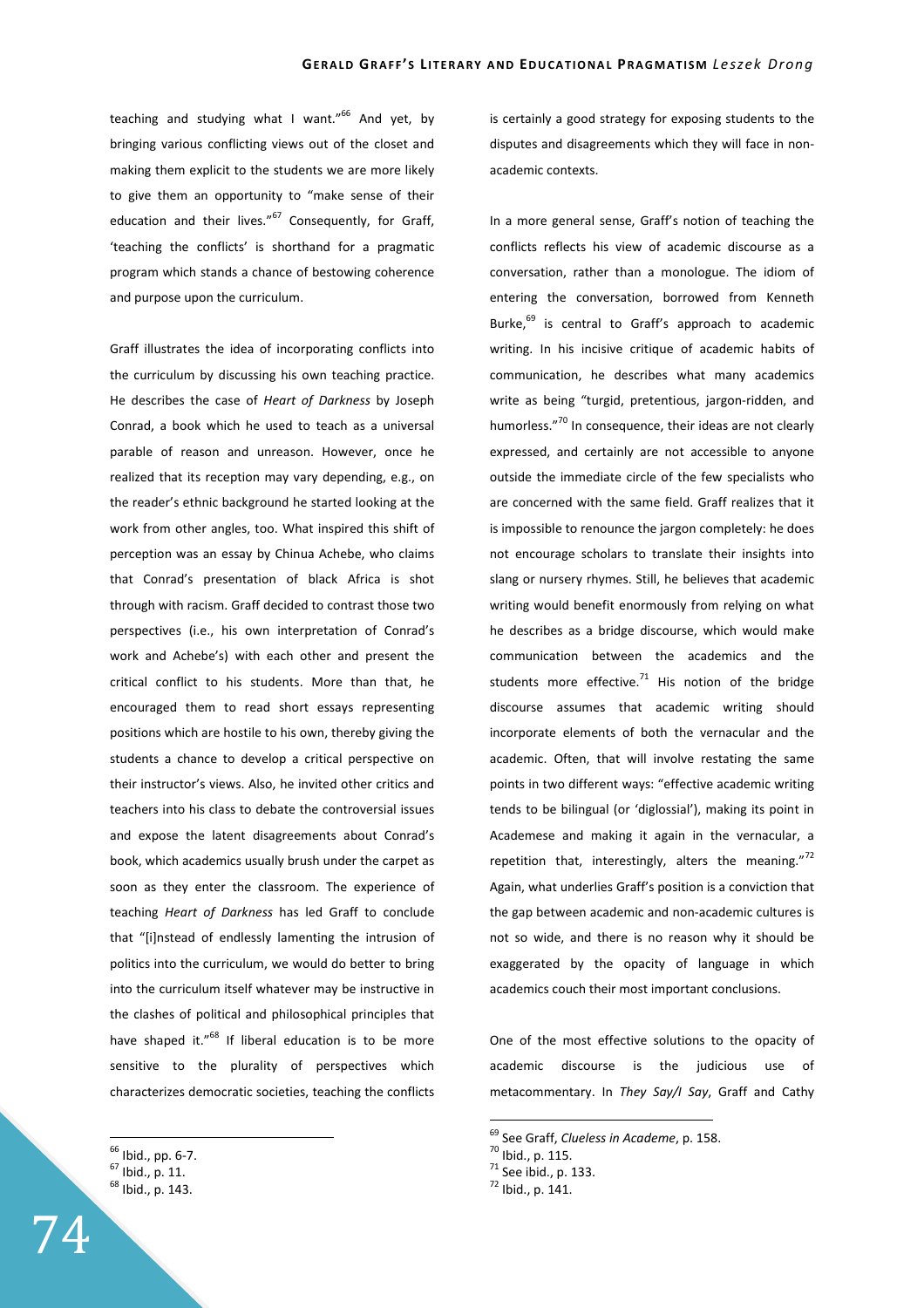Birkenstein begin their discussion of the issue with a simple explanation of what they mean by metacommentary. They state that it is "a way of commenting on your claims and telling others how – and how  $not - to$  think about them."<sup>73</sup> Metacommentary occurs in everyday conversations, not just in academic writing; in fact, our daily reliance on such formulas as 'What I mean to say is that…' or 'I don't want you to think that…' or 'I'm not saying that…' suggests that all modes of communication benefit from such clarifications. Still, in the context of academic writing metacommentary is particularly important. Here is how Graff and Birkenstein explain the reasons for using it:

Even the best writers can provoke reactions in readers that they didn't intend, and even good readers can get lost in a complicated argument or fail to see how one point connects with another. Readers may also fail to see what follows from your argument, or they may follow your reasoning and examples yet fail to see the larger conclusion you draw from them. They may fail to see your argument's overall significance, or mistake what you are saying for a related argument that they have heard before but that you want to distance yourself from. As a result, no matter how straightforward a writer you are, readers still need you to help them grasp what you really mean.<sup>7</sup>

The point that Graff and Birkenstein make about the usefulness of metacommentary is plain and does not seem to need restating. The value of their most recent book, however, lies in more than just the simple conclusion that academic writing should involve a clarifying dimension. Above all, *They Say/I Say* is a practical compendium of writing techniques, including examples of usage and ready-made templates which students, but also more experienced writers, may incorporate into their arguments to make them cogent and persuasive. Graff's educational pragmatism is here at its best; instead of theorizing *écriture* (or any other philosophical abstractions), he focuses on practical skills which translate directly into more effective ways of communicating with others.

 $\overline{a}$ 

Another useful strategy for making academic writing relevant to as many readers as possible consists in what Graff describes as 'planting a naysayer in your text.'<sup>75</sup> Even the most carefully thought-out texts may fail to generate a lively response on the part of their target audience if their writers fail to inscribe them in a certain oppositional framework. In other words, to engage the reader's attention, our writing must make a point in relation to other positions on an issue, preferably by way of contrast. It is not enough to state our own claim; we must also indicate why this claim needs to be made. The best way to do so is by pitching our views against commonly held beliefs, or those of recognized authorities in a given field. Thereby, we provide a rationale for our writing and answer two all-important questions which Graff encourages all writers to ask themselves before they make their own claim: 'So what?' and 'Who cares?' $76$  Otherwise, the claims are not 'arguable,' that is, without the necessity of defending them by providing convincing arguments writers will never persuade anybody of their significance. In this sense, the best and most interesting academic texts advance claims which at first appear controversial and counterintuitive.

Given Graff's interest in writing and his conviction that "the public argument culture is the name of the academic game, $n^{77}$  it comes as no surprise that he highlights the centrality of composition courses to humanities education in general. This is not to say that, in the context of pedagogical practices, he has no other suggestions to offer. In *Beyond the Culture Wars*, he observes that academic writing could gain a new impetus from a dialogue with journalism, which may provide models of how to convey complex issues in a concise and appealing manner. Also, he has a number of interesting ideas about how to effect curricular integration. One of them involves "an adaptation of the academic conference or symposium to the needs of the

<sup>73</sup> Graff and Birkenstein, *They Say*, p. 129.

<sup>74</sup> Ibid., p. 131.

<sup>75</sup> See Graff, *Clueless in Academe*, p. 158.

<sup>76</sup> See ibid., p. 119 and 136.

<sup>77</sup> Ibid., p. 78.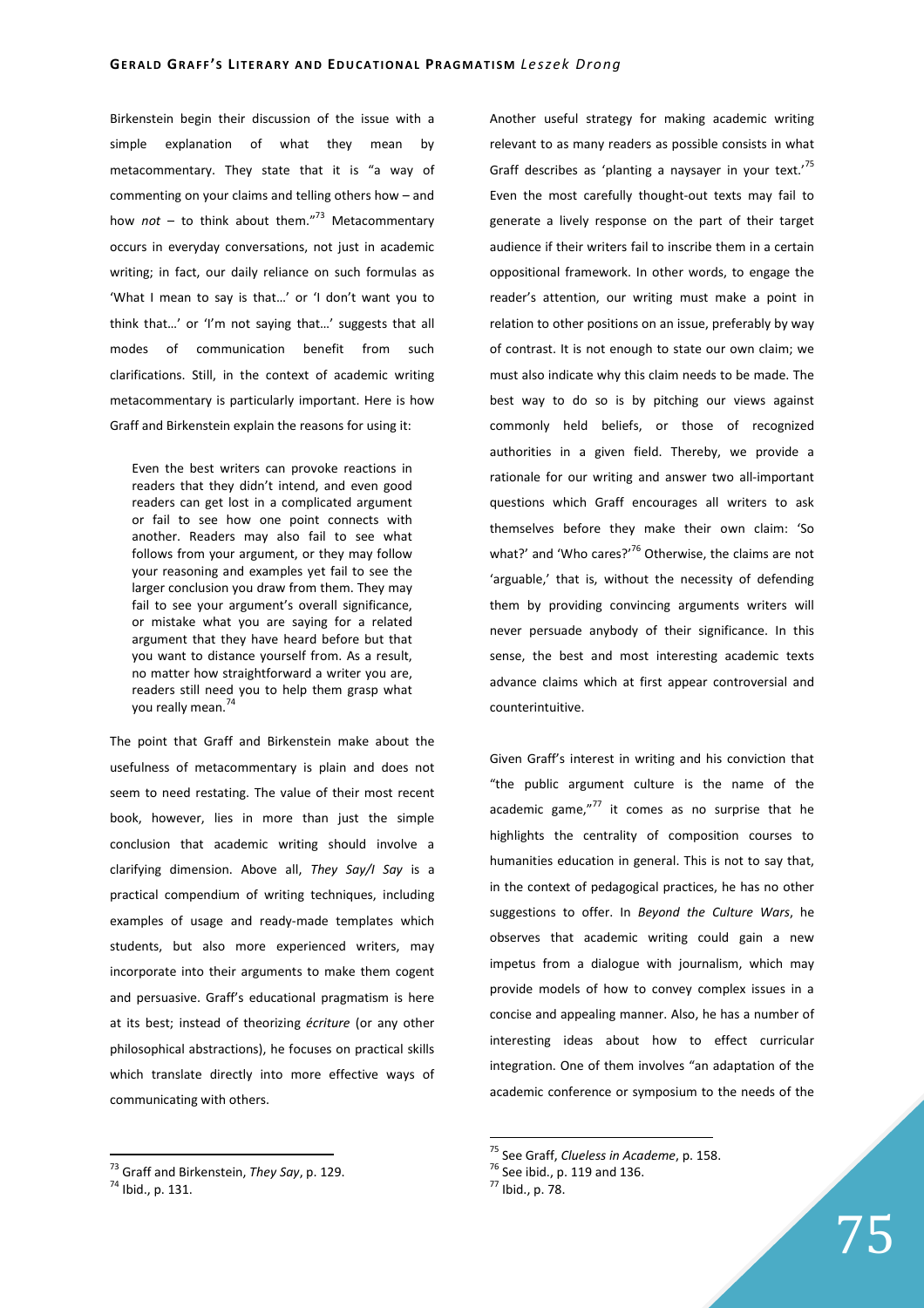undergraduate curriculum."<sup>78</sup> Another envisages collaboration between teachers from different departments who would assign the same text in a particular semester and then hold a transcourse conference "in order to compare different approaches, clarify disputed issues, and give students a more dramatic sense of the wider debate than a single course can provide."<sup>79</sup> All these ideas assume the usefulness of coordinated teaching, one of Graff's major postulates connected with refashioning the present-day academy. Implicitly, they also entail a redefinition of the role of the teacher and her/his authority in the classroom. No longer a solo performer – satirically portrayed as the vanguard professor-intellectual already in *Literature*  Against Itself<sup>80</sup> – she/he must be poised to have her/his views challenged and, possibly, also defeated by those who bring different perspectives into the conversation. This may be one of the main reasons why Graff's program has not been enthusiastically received in many quarters. After all, few professors will be happy to relinquish part of their authority and prerogatives unless they realize that, in the long run, it is in their own interest.

Apropos literature courses, Graff emphasizes the value of exposing students to secondary sources which contextualize and interrogate the literary text itself. His insistence that critical essays are particularly useful didactic materials may seem questionable, yet his argument is cogent and firmly rooted in his notion of humanities education. To begin with, he claims that many teachers tend to overrate the primary experience of literature, which they oppose to secondary analyses. This approach rests on the conviction that an inchoate response is more authentic, while critical discussions of literature may involve an imposition of the teacher's perspective on the students' spontaneous reactions. However, this is to ignore the fact that our reactions are always mediated by a cultural context which provides us with a critical vocabulary to articulate our response to the text. In the classroom, when we ask students to speak about how they 'feel' about a book, or a poem, we assume that they already know how to express their primary experience in relatively communicative discourse. Graff maintains, in turn, that this response requires models of assessing and analyzing texts, which only critical essays may offer.<sup>81</sup> Literary education is, accordingly, a matter of developing students' critical skills, rather than giving them an opportunity to enjoy what they might fail to appreciate on their own. This is not to say that a critical assessment of a work of literature should not tap into the students' primary aesthetic experience, but exposing them to carefully chosen critical writings may be the best way to engage their attention and elicit articulate responses: once they see that a literary text is a subject of critical controversy and there are issues which the critics disagree about, they are likely to be drawn into an exchange of opinions.<sup>82</sup> Finally, students are encouraged to express their responses in a language which matches the rigor and coherence of academic writing.

It is emblematic of Graff's views that all his assumptions are tested in classroom conditions. That is why he is aware of the potential problems that might result from exposing students to excessively sophisticated critical discourse: "When teachers recoil at the idea of assigning criticism, they are often thinking of opaque or unreadable criticism whose effect in their classes has been or would be deadly. Yet even when criticism is lucid and well written it may be poorly suited to students' needs, and end up only confirming suspicions that such material has nothing to say to anyone who is not an academic specialist."<sup>83</sup> Therefore what is required of the teacher is considerable discrimination in the choice and preparation of the critical writings. Graff describes how over many years he has accumulated a number of published essays which, by trial and error, proved to be

 $\overline{a}$ <sup>78</sup> Graff, *Beyond the Culture Wars*, p. 188.

<sup>79</sup> Ibid., p. 189.

<sup>80</sup> See Graff, *Literature Against Itself*, 116.

 $81$  See ibid., p. 176.

<sup>82</sup> See Graff, *Clueless in Academe*, 163-168.

<sup>83</sup> Ibid., pp. 182-183.